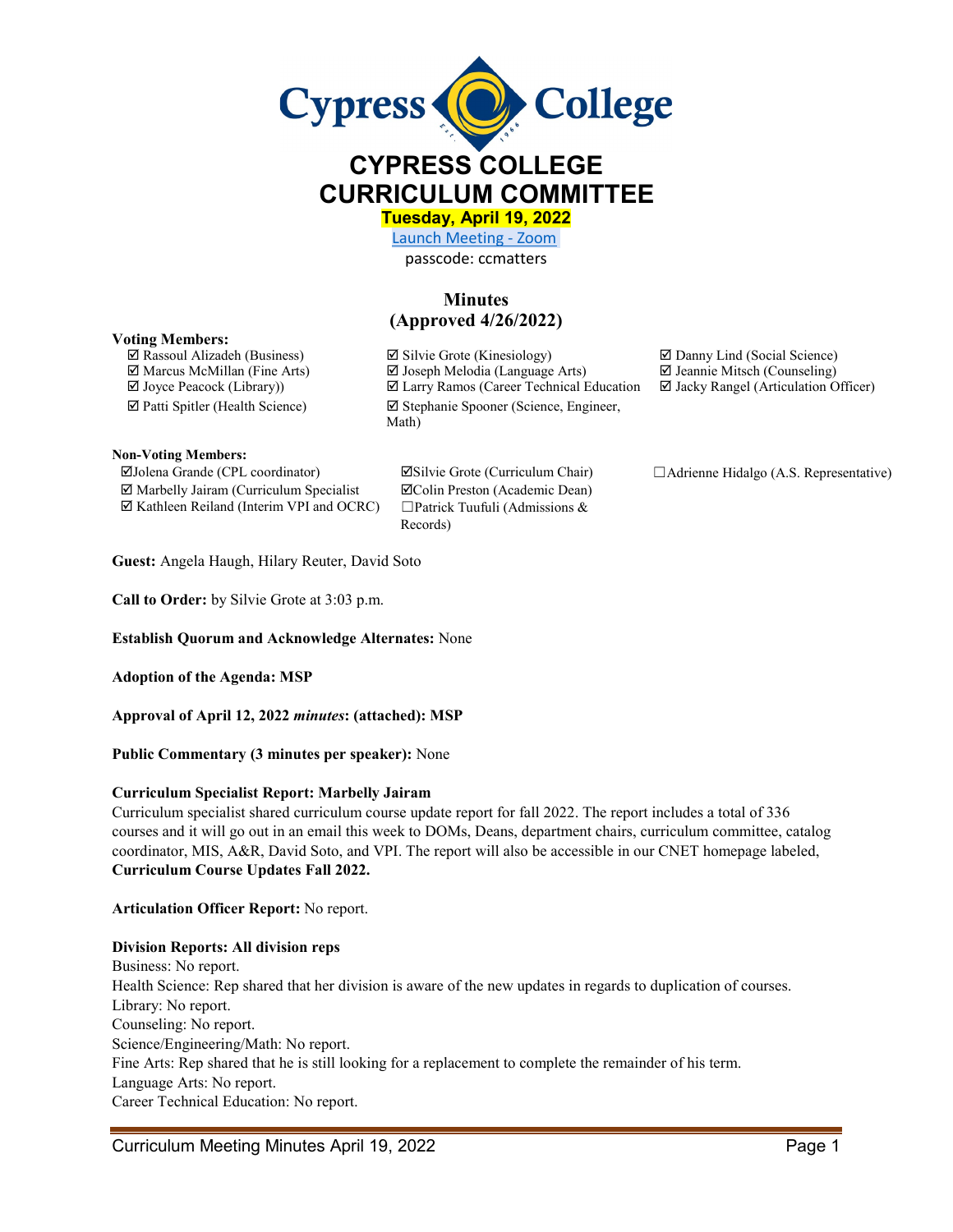Kinesiology: No report.

Social Science: Rep introduced committee to new curriculum rep, Hilary Reuter.

#### **CPL Coordinator Report: Jolena Grande**

Coordinator met with Health Science selection committee and learned that preference is provided to applicants in the nursing program that have military experiences. She plans to have this information in the catalog in the CPL section. More information to come.

#### **Administration Report**

Interim VPI shared schedule guidelines that Matt Taylor from Fullerton proposed, to have the schedule out early in 2024-2025. She stated that it is premature to commit since we need to have the mechanism in place. Academic Dean shared that during flex day, divisions can have conversations about how they are going to ensure that programs have PSLOs. Chair commented that SLOs handbook is going through the Academic Senate and more information will be available.

#### **Chair Report**

Extensive Lab Committee (ECL) - As a result of recently negotiated contract, a call from Senate went out for one representative and curriculum committee will vote at our next curriculum meeting to select one representative as well. Two members from Fullerton and one UF rep will also be part of the committee. Interim VPI shared meeting information that Human Resources will be holding to review the contents of the Tentative Agreement.

## **Other-any additional concerns committee members might want to bring up for items that do not require vote**

Chair-elect posted a link to Resolution Packet from the Spring Plenary. Chair shared that Ascend Project is looking for new faculty to participate and, same as CoRe, Ascend is looking for funding future participants.

## **Approval of Curriculum**

### **Info items:**

**BIOL 174 C**-Advisory language updated per AB 705 with, Eligibility for college-level composition or appropriate placement. Previously board approved 11/12/2019, effective Fall 2022. **Action: MSP**

**COUN 110 C**-Advisory language updated per AB 705 with, Eligibility for college-level composition or appropriate placement. Previously board approved 5/12/2020, effective Fall 2022. **Action: MSP**

**MAD 122 C**-Advisory language updated per AB 705 with, Eligibility for college-level composition or appropriate placement. Previously board approved 12/15/2020, effective Fall 2022. **Action: MSP**

**MAD 198 C**-Advisory language updated per AB 705 with, Eligibility for college-level composition or appropriate placement. Previously board approved 12/15/2020, effective Fall 2022. **Action: MSP** 

**THEA 225** C-Advisory language updated per AB 705 with, Eligibility for college-level composition or appropriate placement. Previously board approved 1/25/2022, effective Fall 2022. **Action: MSP**

**Psychiatric Technology Associate in Science Degree**-Replaced ENGL 060 C with ENGL 100 C in the recommended coursework area, per AB 705, previously board approved 3/24/2015, effective Fall 2022. **Action: MSP**

| <b>NEW COURSES</b>                   |                                       |                             |                                           |                    |                            |  |  |  |
|--------------------------------------|---------------------------------------|-----------------------------|-------------------------------------------|--------------------|----------------------------|--|--|--|
| <b>COURSE ID</b>                     | <b>ACTION TAKEN</b>                   | <b>CLASS</b><br><b>SIZE</b> | <b>CLASS SIZE</b><br><b>JUSTIFICATION</b> | EFF<br><b>DATE</b> | <b>JUSTIFICATION</b>       |  |  |  |
| BIOL 135AC                           | *New course                           | 25                          | This course includes a                    | 2023               | This new course will be    |  |  |  |
| Principles of                        | *Distance Education:                  |                             | laboratory component in which Fall        |                    | part of a new two-course   |  |  |  |
| Biology 1: Cell and Partially Online |                                       |                             | the instructor provides                   |                    | biology majors sequence.   |  |  |  |
|                                      | Molecular Biology *Prerequisite: CHEM |                             | extensive individualized                  |                    | This new sequence will     |  |  |  |
| Units: $5$                           | 107 C or passing score                |                             | feedback/evaluation on a                  |                    | replace our current three- |  |  |  |
| Lecture: 3                           | on the chemistry                      |                             | regular basis. (e.g. problem              |                    | course sequence.4.13.22    |  |  |  |
| Laboratory: 6                        | proficiency exam.                     |                             | sets, scientific experiments,             |                    | updated advisory language  |  |  |  |
| <b>Action: MSP</b>                   |                                       |                             | vocational skills, lab reports).          |                    |                            |  |  |  |